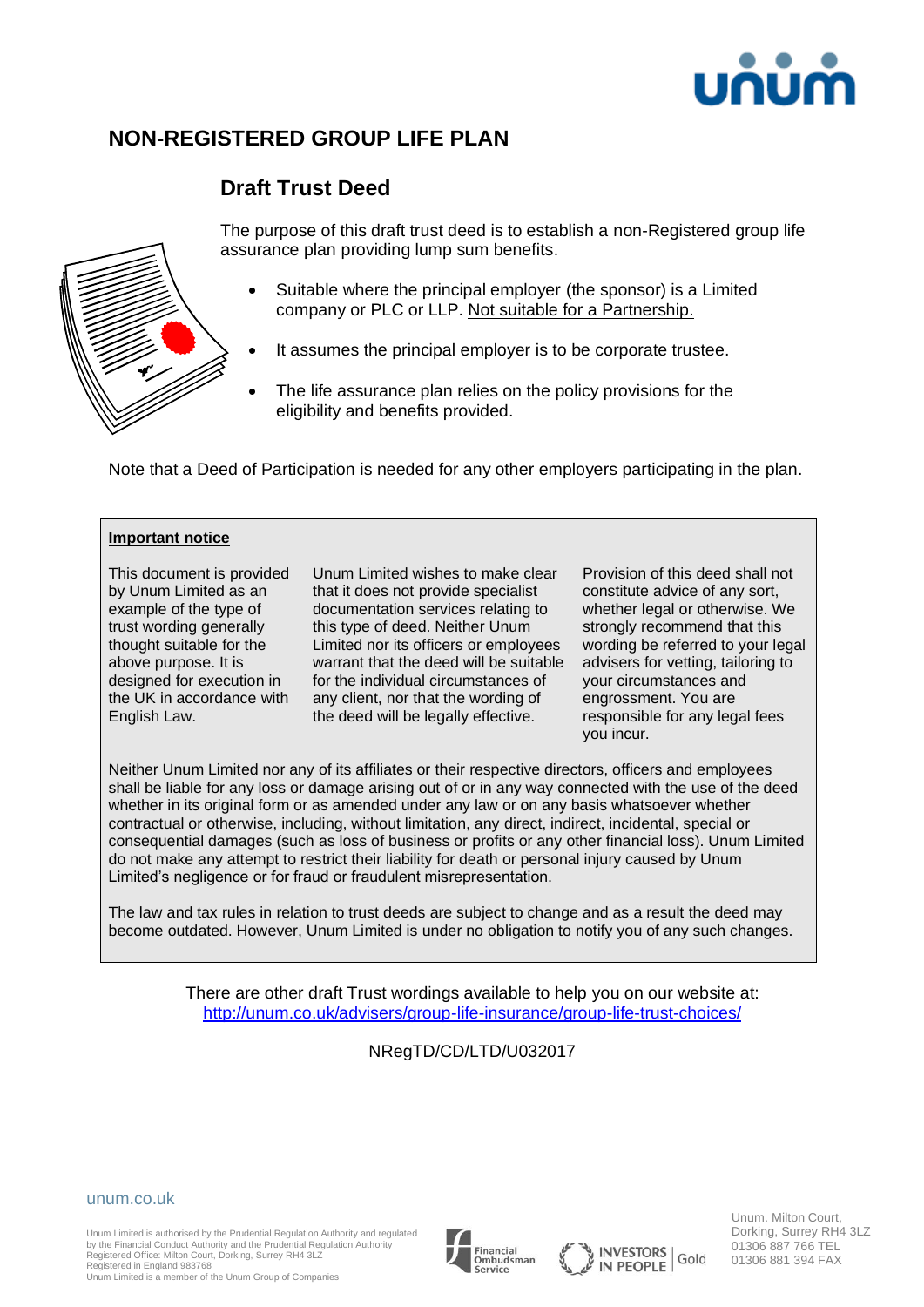# **Deed of Declaration of Trust**

**THIS TRUST DEED** is made on the day set out below (the **execution date**) by the **sponsor**. Execution of this deed confirms the establishment of a group life assurance plan under discretionary trust (which is not suitable for registering with HM Revenue & Customs under the Finance Act 2004).

| Plan                                                 | The<br>Non-Registered Group Life Plan |
|------------------------------------------------------|---------------------------------------|
| <b>Commencing Date</b>                               |                                       |
| <b>Sponsor</b>                                       |                                       |
| <b>Company Registration</b><br>Number of the Sponsor |                                       |
| <b>Registered Address</b><br>of the Sponsor          |                                       |

**IN WITNESS** whereof this Deed has been duly executed.

| <b>Execution Date</b>                          |  |
|------------------------------------------------|--|
| This execution applies to the entire document. |  |

| Signed as a deed on behalf of the <b>sponsor</b> by the following authorised signatories |                                                    |  |
|------------------------------------------------------------------------------------------|----------------------------------------------------|--|
|                                                                                          |                                                    |  |
| Signature of Director                                                                    | Signature of Director/<br><b>Company Secretary</b> |  |
| .<br>Full name in block capitals                                                         | Full name in block capitals                        |  |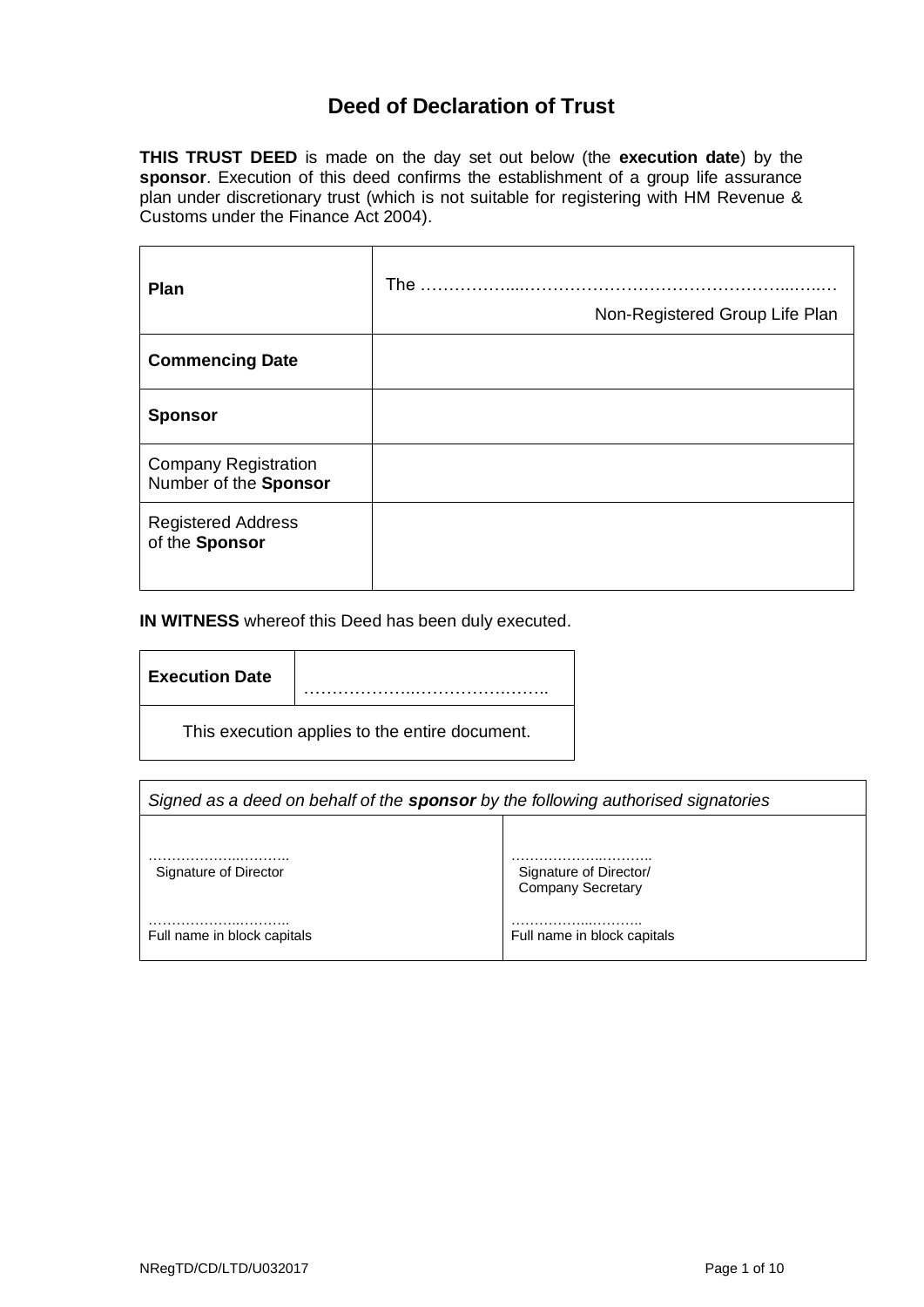| <b>Contents</b> |                                                |  |
|-----------------|------------------------------------------------|--|
| <b>Clause</b>   | <b>Heading</b>                                 |  |
| 1.              | <b>General Interpretation and Definitions</b>  |  |
| 2.              | <b>Trustee</b>                                 |  |
| 3.              | <b>Contributions, Plan Assets and Expenses</b> |  |
| 4.              | <b>Membership</b>                              |  |
| 5.              | <b>Benefits</b>                                |  |
| 6.              | <b>Lump Sum Benefit Trust</b>                  |  |
| 7.              | <b>Participation of Employers</b>              |  |
| 8.              | <b>Substitution of Sponsor</b>                 |  |
| 9.              | <b>Amendment</b>                               |  |
| 10 <sub>1</sub> | <b>Termination</b>                             |  |

#### **BACKGROUND:**

- (A) The **sponsor** has decided to establish the **plan** to provide lump sums on death for such **employees** and **equity partners** of the **sponsor** or of any **participating employers** as are admitted to membership. The **plan** is not to be treated as a registered pension scheme under section 153 of the Finance Act 2004.
- (B) The **sponsor** shall be the first **trustee** of the **plan**.
- (C) The **benefits** under the **plan** shall be secured by a **policy** or **policies**. The terms in the **policies** will override any contrary provisions in this deed.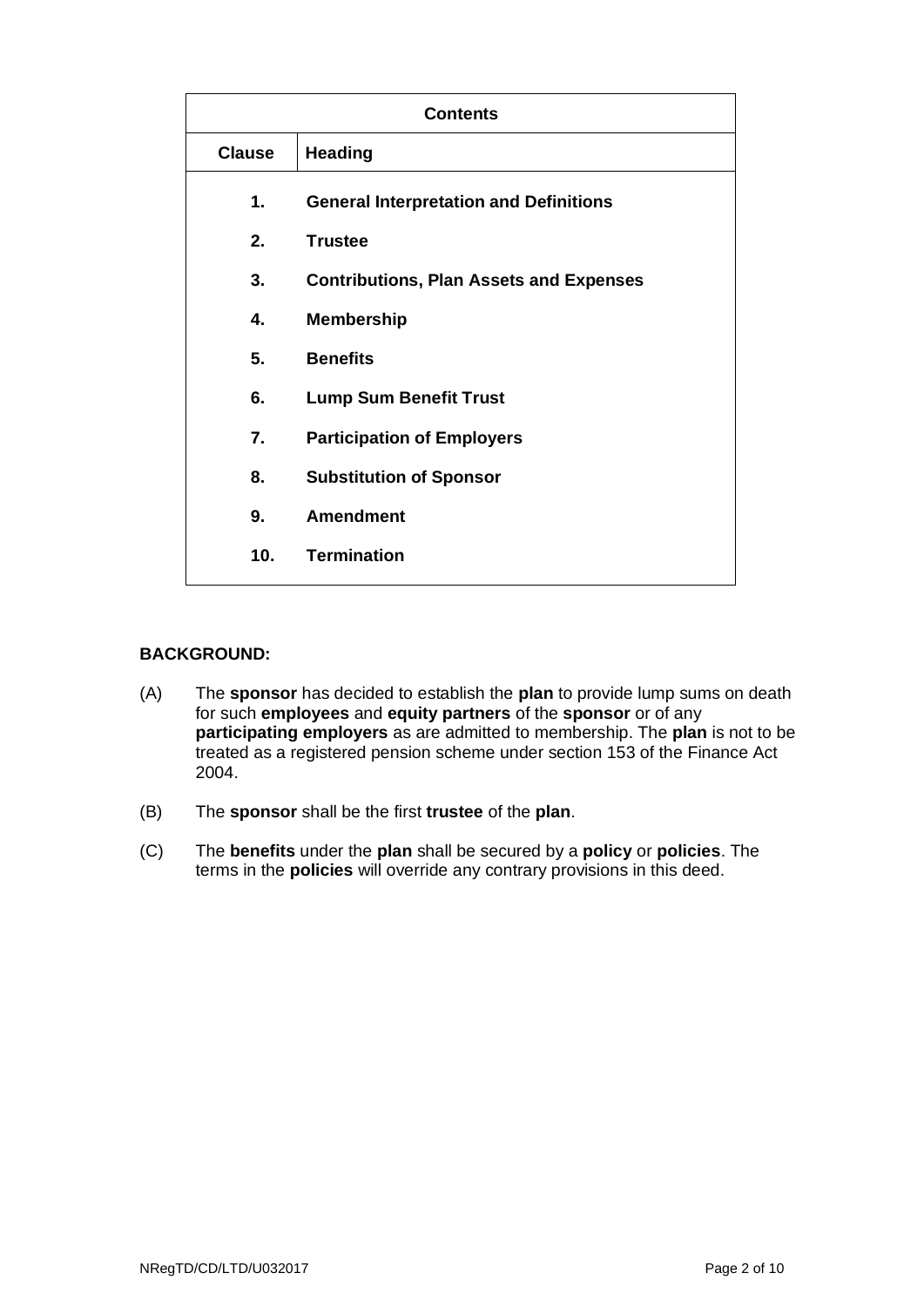#### **NOW THIS DEED PROVIDES** as follows:

#### **1. GENERAL INTERPRETATION AND DEFINITIONS**

#### **1.1 Interpretation**

- 1.1.1 In this deed where the context so allows, words in the singular shall include the plural and vice versa, and any term of a masculine gender may be read to include the feminine gender.
- 1.1.2 References in this deed to any statute or regulation made under it shall include a reference to any statutory amendment or re-enactment or as changed by law.
- 1.1.3 The Contracts (Rights of Third Parties) Act 1999 does not apply to this deed.
- 1.1.4 The **plan** and the trusts established by this deed shall in all respects be governed by and interpreted according to the laws of England, and the Courts of England shall have exclusive jurisdiction.

#### **1.2 Definitions**

In this deed and any subsequent amendment the following expressions shall have the meaning given to them below:

**beneficiary** means such persons named below as are living at the date of the death of the **member**:-

- (a) the **spouse** or **civil partner** of the **member**;
- (b) the children and remoter descendants of the **member**;
- (c) any other children and remoter descendants of the parents of the **member**, and of the parents of the **spouse** or **civil partner** of the **member**;
- (d) any **spouse**, **civil partner**, widow or widower of any of the persons described in paragraphs (b) and (c) above;
- (e) the parents of the **member**, the parents of the **spouse** or **civil partner** of the **member**;
- (f) any person to whose advancement, maintenance, education or support the **member** shall, in the opinion of the **trustee**, have contributed;
- (g) any person or charity (including an unincorporated body or association) notified by the **member** to the **trustee** as a person or body who the **member** wishes to be considered as a recipient of **lump sum benefit** in the event of their death;
- (h) any person or charity (including an unincorporated body or association) who or which are entitled to an interest in the **member's** estate in accordance with their will;
- (i) the trustees of a trust independent of the **plan** for the benefit of one or more of the above **beneficiaries**;

the relationships described above shall include adoptive and step-relationships and relationships of the half-blood, and any former spouse or former **civil**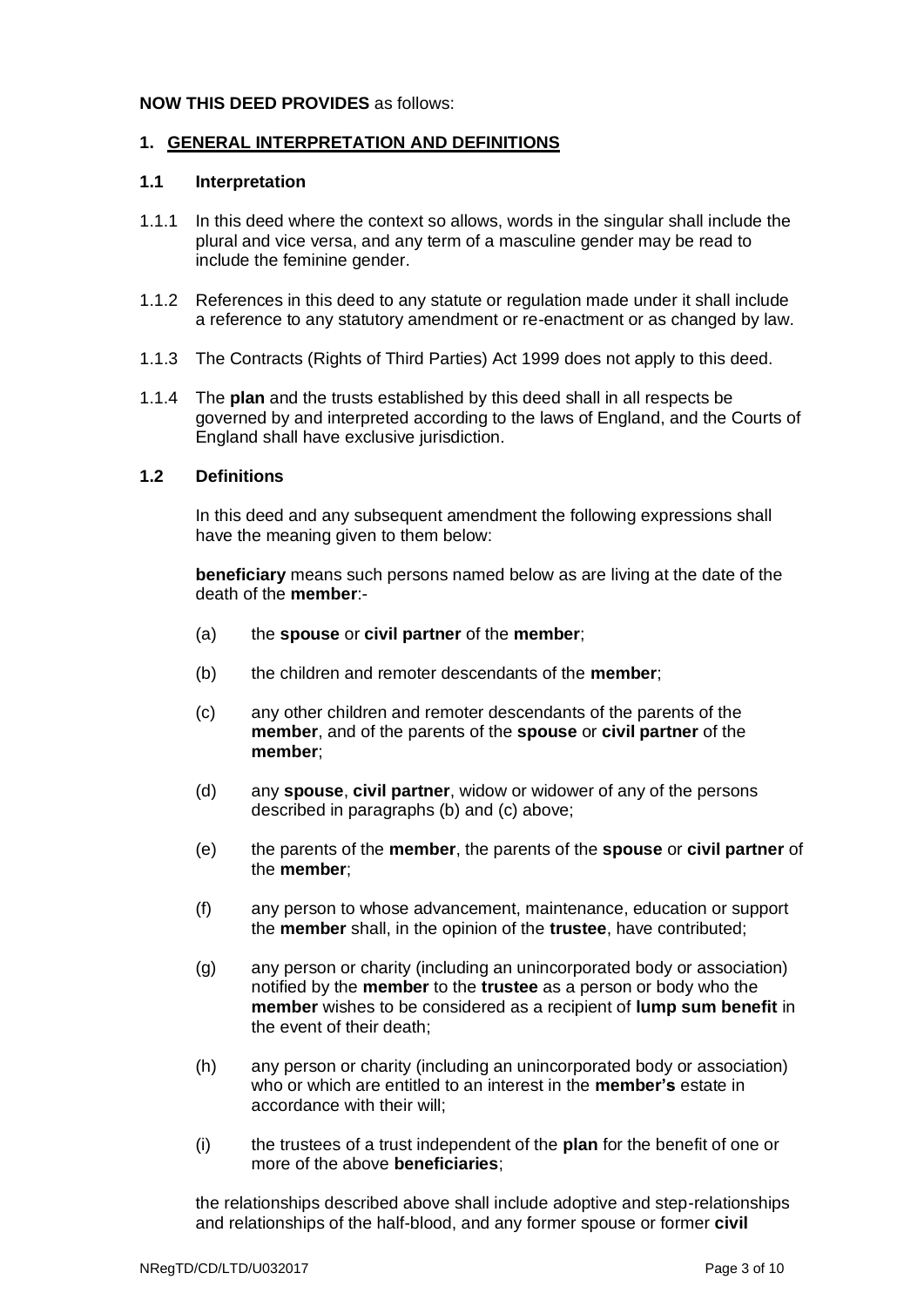**partner** of the **member** and children conceived but yet to be born at the **member's** death.

**benefit** means the lump sum amount payable on the death of a **member**. The **policy** specifies the amount of **benefit** in respect of each **member**.

**civil partner** means a person in a registered civil partnership under the Civil Partnership Act 2004, or treated as being in a registered civil partnership under that Act.

**commencing date** means the date the **plan** is to commence and operate from as shown on the first page of this **trust deed**.

**deposit taker** has the meaning given in sections 49(8A) and 49(8B) of the Pensions Act 1995.

**employee** means an individual (including a working director) who is or was in the **service** of a **participating employer**.

**equity partner** means any individual who is or was an equity partner or fixed profit share partner in any **participating employer** or is remunerated as if they were such a partner. This definition will also include a member, as defined by section 4 of the Limited Liability Partnerships Act 2000, for the time being of any **participating employer** which is a limited liability partnership.

**execution date** means the date on which this **trust deed** was executed on behalf of the **sponsor**.

**insurance company** means any insurance company which satisfies section 275 of the Finance Act 2004.

**insurer** means the **insurance company** providing the **policy** by which a **member's benefits** are secured.

**member** means an **employee** or **equity partner** in respect of whom **benefit** is payable under a **policy**.

**participating employer** means the **sponsor** and any other company, firm or person accepted by the **sponsor** to participate in the **plan** under clause 7. In respect of any **member** 'the **participating employer**' means that one or more of the **participating employers** by which they are for the time being employed.

**plan** means the group life assurance plan established by this discretionary trust.

**policy** means a policy for the time being in force issued by any **insurance company** which secures death benefits to be held on the trusts of the **plan**. Unless and until the **sponsor** directs otherwise, all **policies** shall be relevant life policies as defined in section 393B of the Income Tax (Earnings and Pensions) Act 2003.

**professional adviser** means any qualified solicitor, barrister, accountant, actuary, broker, medical practitioner or any other professional person.

**service** means service with any of the **participating employers** and **service** shall be deemed continuous although performed with more than one of the **participating employers**, on such terms as are set out in the **policy**.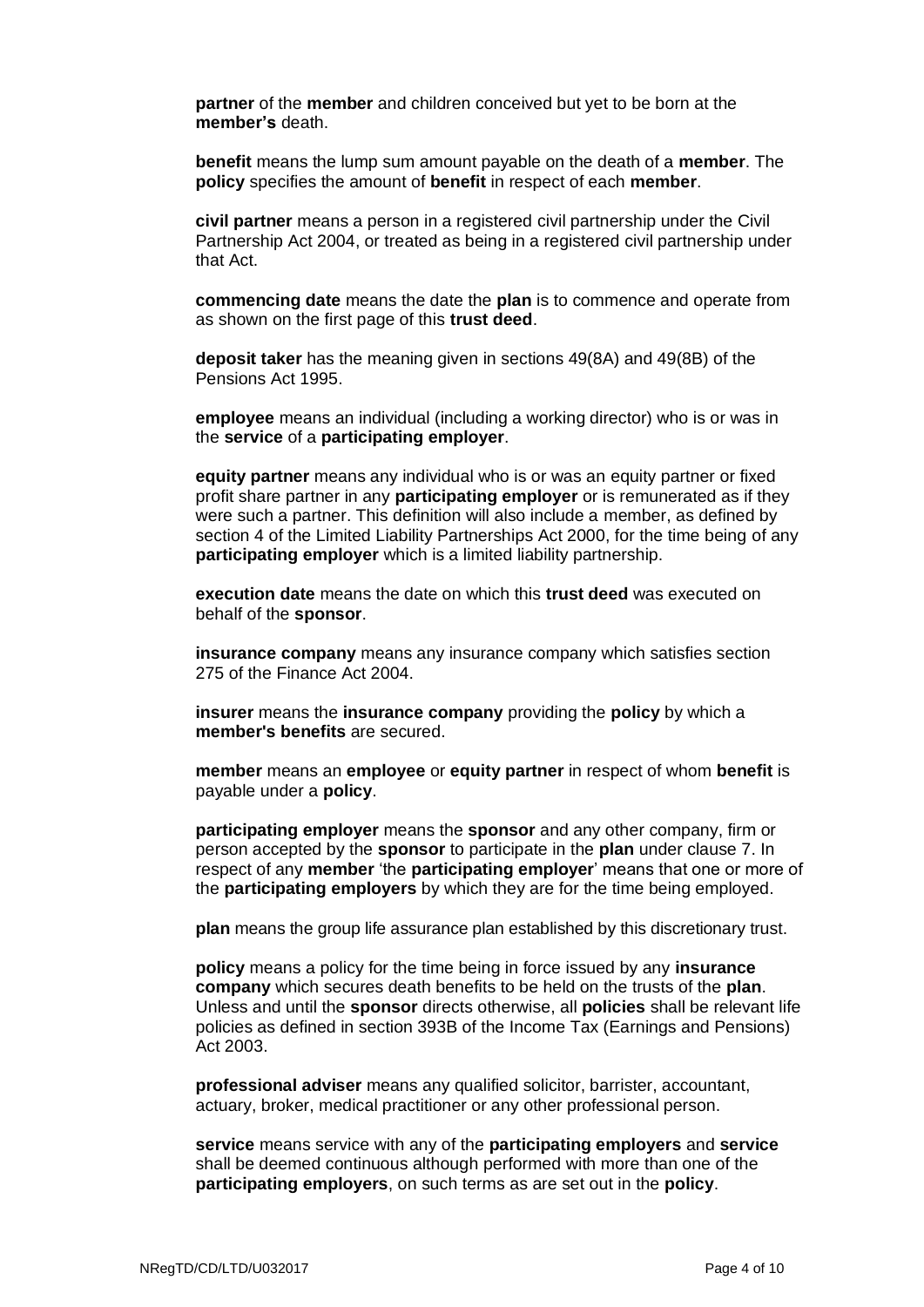**sponsor** means the company, firm or person for the time being which has assumed the responsibilities of the **sponsor** of the **plan**.

**spouse** means a legal husband or wife, including a same sex spouse.

**trust deed** means this deed and any other formal documents governing the operation of the **plan** at any time.

**trustee** means the trustee or trustees for the time being of the **plan**.

#### **2. TRUSTEE**

#### **2.1 General provisions**

- 2.1.1 The **trustee** shall ensure the sole purpose of the **plan** remains at all times the payment of lump sums on death in respect of any **member**.
- 2.1.2 The **trustee** shall at all times observe the terms and conditions of the **trust deed** and any amendments made from time to time to the **plan** or as required by overriding legislation.
- 2.1.3 Subject to the powers given to the **sponsor** by the **trust deed**, the decision of the **trustee** shall be final on all matters of doubt arising under the **plan**, all questions which are left to their determination or decision in relation to the **plan**, and on all matters relating to the management and administration of the **plan** on which the **trust deed** is silent. The **trustee** need not give reasons for any decision.
- 2.1.4 The **trustee** shall have the power to make or revoke any regulation or other provision (not being inconsistent with the **trust deed**) as they think fit relating to any matter or thing not provided for under the **trust deed**, or for the administration of the **plan**. The **trustee** shall have the power generally to do all such acts and things as they may consider necessary or expedient for the maintenance and preservation of the **plan** and of the rights of the **members** and/or any **beneficiary**.

#### **2.2 Appointment and removal of trustee**

- 2.2.1 The **sponsor** may by deed remove a **trustee** or appoint a new or additional **trustee** without any limit on numbers provided that one month's written notice shall be given to any **trustee** before that **trustee's** removal. Unless a body corporate (whether or not a trust corporation) is the sole **trustee** there must always be at least two **trustees**.
- 2.2.2 A **trustee** may resign as a **trustee** by serving at least one month's written notice or at least three months' notice if the **trustee** is a corporate body (unless the **sponsor** permits a shorter notice period) on the **sponsor**. A **trustee** will not cease to be a **trustee** if there would be less than the minimum number of **trustees** specified in clause 2.2.1 until a replacement **trustee** is appointed by the **sponsor**, unless the **sponsor** is a company in which case it will automatically become a **trustee** to act jointly with any remaining **trustee**.
- 2.2.3 The resigning **trustee** shall execute such documents and do all such things as may be necessary to give effect to their resignation.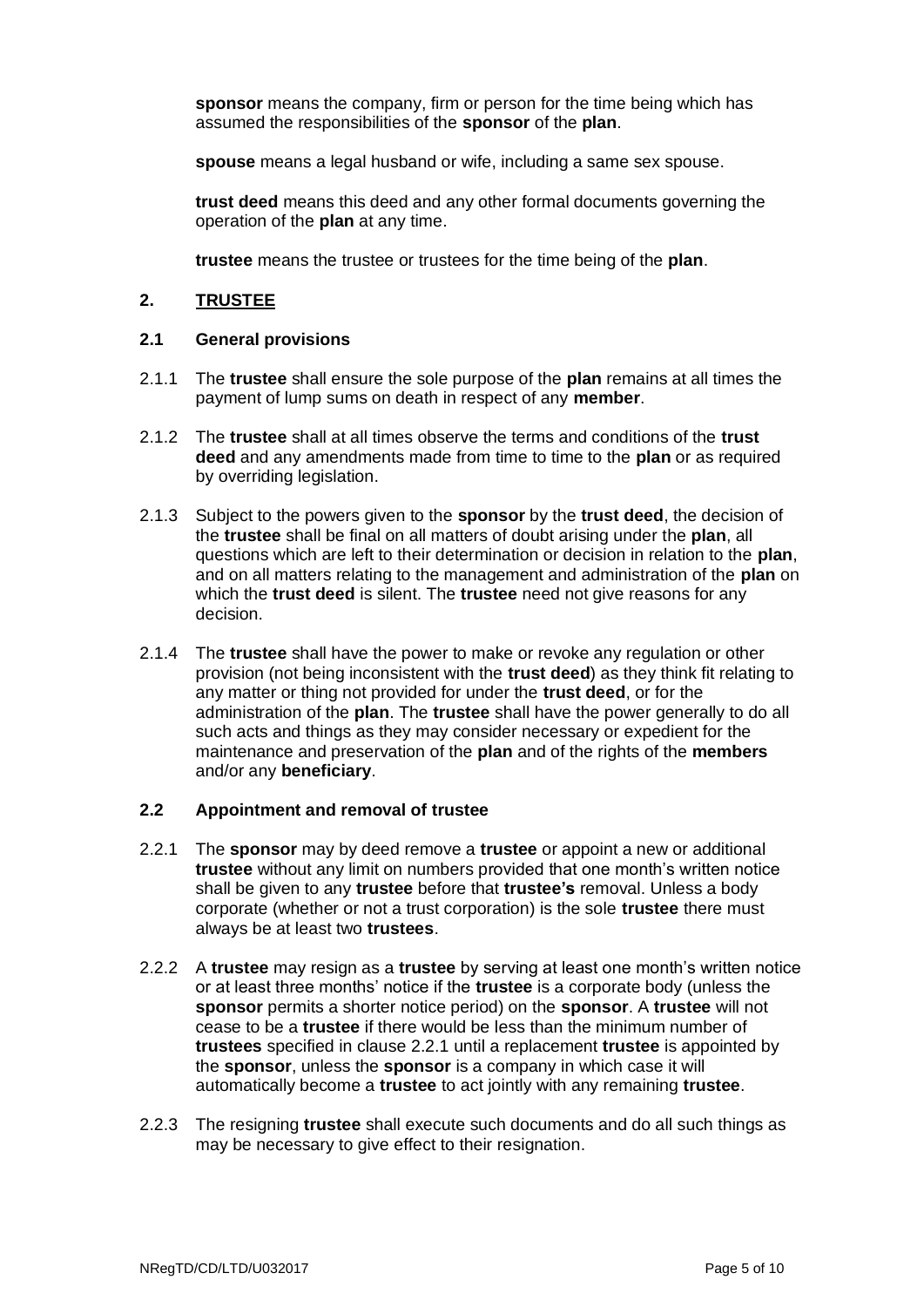#### **2.3 Payment of trustee**

2.3.1 Any **trustee** may be paid such fees as may be agreed with the **sponsor**. **Trustee** fees agreed by the **sponsor** shall be paid by the **sponsor**.

#### **2.4 How trustee may act**

- 2.4.1 If a corporate body is sole **trustee** its procedures and the conduct of its internal affairs shall be governed by its constitution.
- 2.4.2 Where there is more than one **trustee**, the **trustees** shall decide, in consultation with the **sponsor**, how to conduct their meetings.
- 2.4.3 The **trustee** shall keep written records of their proceedings and decisions, and of all receipts and payments of **plan** assets.

#### **2.5 Governance**

2.5.1 The **trustee** shall ensure the **plan** complies with all applicable legislative requirements concerning the governance and administration of the **plan**.

#### **2.6 Delegation and professional advice**

- 2.6.1 The **trustee** may with the consent of the **sponsor** delegate (and if the **trustee** so decides permit a delegate to sub-delegate) any business relating to the **plan** for such periods and on such terms (including protection in favour of the delegate) and at such remuneration (if any) as the **trustee** thinks fit excepting the exercise of any discretion under the trusts of the **plan**. Any such delegation (or sub-delegation) shall be authorised in writing before the exercise of any such delegated authority.
- 2.6.2 The **trustee** may, as they think fit, obtain the advice of any **professional adviser**. The **trustee** shall not be liable for any loss or error that results from having acted on any such advice.

#### **2.7 Trustee protection**

2.7.1 The **trustee** (and any director or officer of a corporate **trustee**) shall not incur any personal responsibility or be liable for anything whatsoever except for breach of trust knowingly and intentionally committed or condoned by them or in the case of a professional **trustee** out of their own negligence.

#### **2.8 Bank account**

2.8.1 The **trustee** shall maintain in its name a separate account with a **deposit taker** to hold money belonging to the **plan**.

### **3. CONTRIBUTIONS, PLAN ASSETS AND EXPENSES**

### **3.1 Contributions**

3.1.1 The contributions necessary to purchase or maintain the **benefit**s in respect of **members** who are **employees** shall be paid by their **participating employer** and in respect of a **member** who is an **equity partner** shall be paid by the **equity partner**.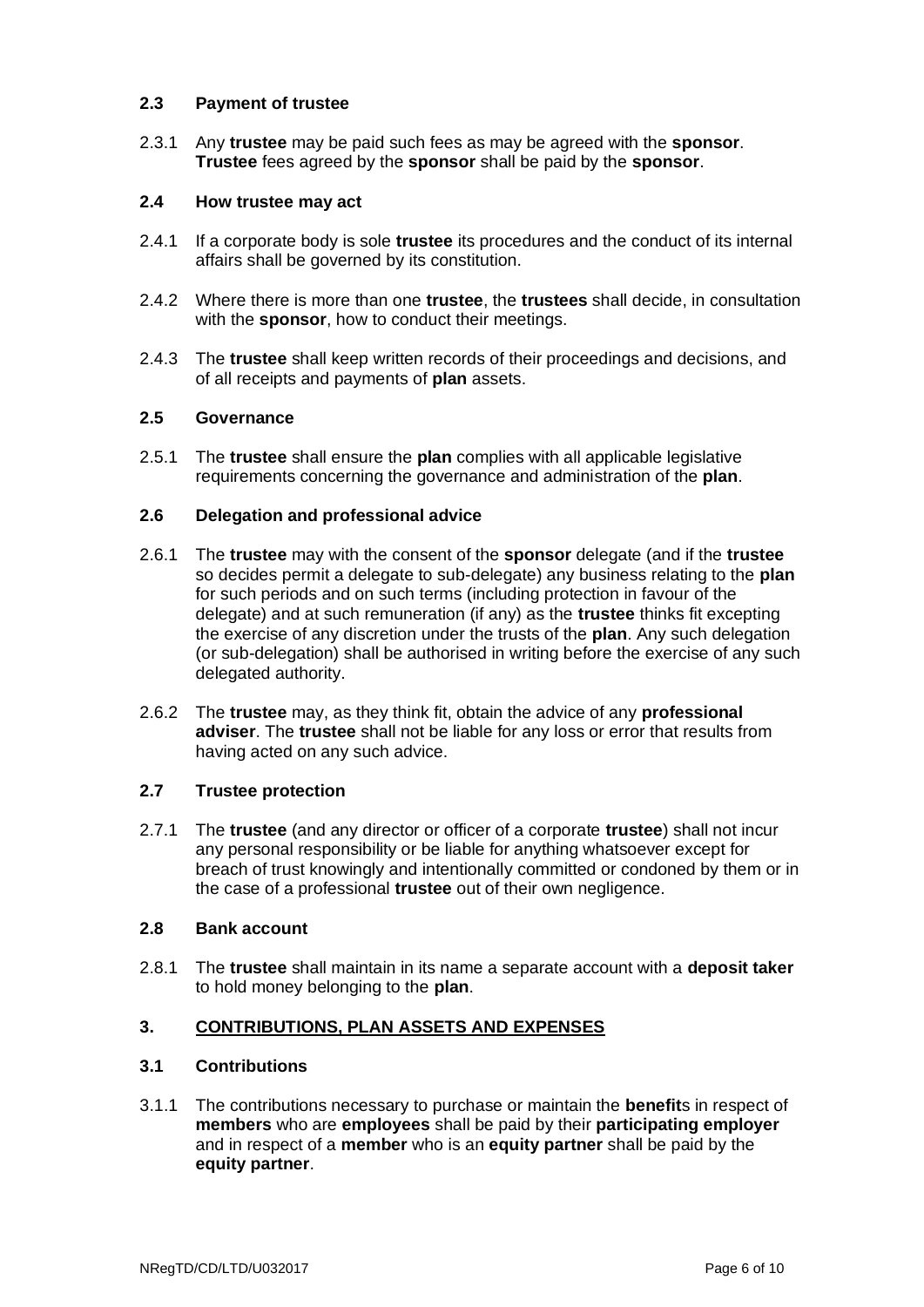#### **3.2 Plan assets**

- 3.2.1 **Plan** assets shall consist of:
	- (a) monies held by the **trustee** representing the payment of **benefits** under any **policy** or **policies**;
	- (b) monies paid to the **trustee** by a **participating employer** to increase the **benefit** payable in respect of the death of a **member**; and
	- (c) interest paid on the sums referred to in (a) and (b) above.
- 3.2.2 The **trustee** will hold all the assets that it receives and the property representing them and all the income on trust to pay the **benefits** under the **plan**.

#### **3.3 Expenses**

3.3.1 Any costs, charges and expenses (including interest thereon) of operating the **plan** shall be paid by the **sponsor**.

#### **4. MEMBERSHIP**

#### **4.1 Membership**

- 4.1.1 An **employee** or **equity partner** is eligible to be a **member** of the **plan** if they are eligible for **benefit** under the **policy**. An eligible **employee's** or **equity partner's** membership of the **plan** shall be on such terms (including as to termination of eligibility) as are set out in the **policy**.
- 4.1.2 The decision of the **insurer** as to the eligibility of any **employee** or **equity partner** under the **policy** is final.
- 4.1.3 Details of the **plan** shall be given to all persons who are eligible for membership.

#### **4.2 Termination of membership**

4.2.1 An **employee** or **equity partner** ceases to be a **member** on the earliest date on which cover under the **policy** ceases in respect of that **employee** or **equity partner**.

#### **5. BENEFITS**

#### **5.1 Benefits**

- 5.1.1 **Benefit** payable in respect of a **member's** death will be paid to the **member's beneficiaries** in accordance with clause 6. The amount of the **benefit** will be the amount paid in respect of the **member** from the **policy**.
- 5.1.2 A **participating employer** may, at their own expense, increase the **benefit** payable in respect of the death of a **member** by passing additional monies to the **trustee** for payment in accordance with the terms and conditions of the **trust deed**.
- 5.1.3 No **benefit** shall be capable of being assigned or applied for the benefit of any person other than the person entitled or contingently entitled to that **benefit**.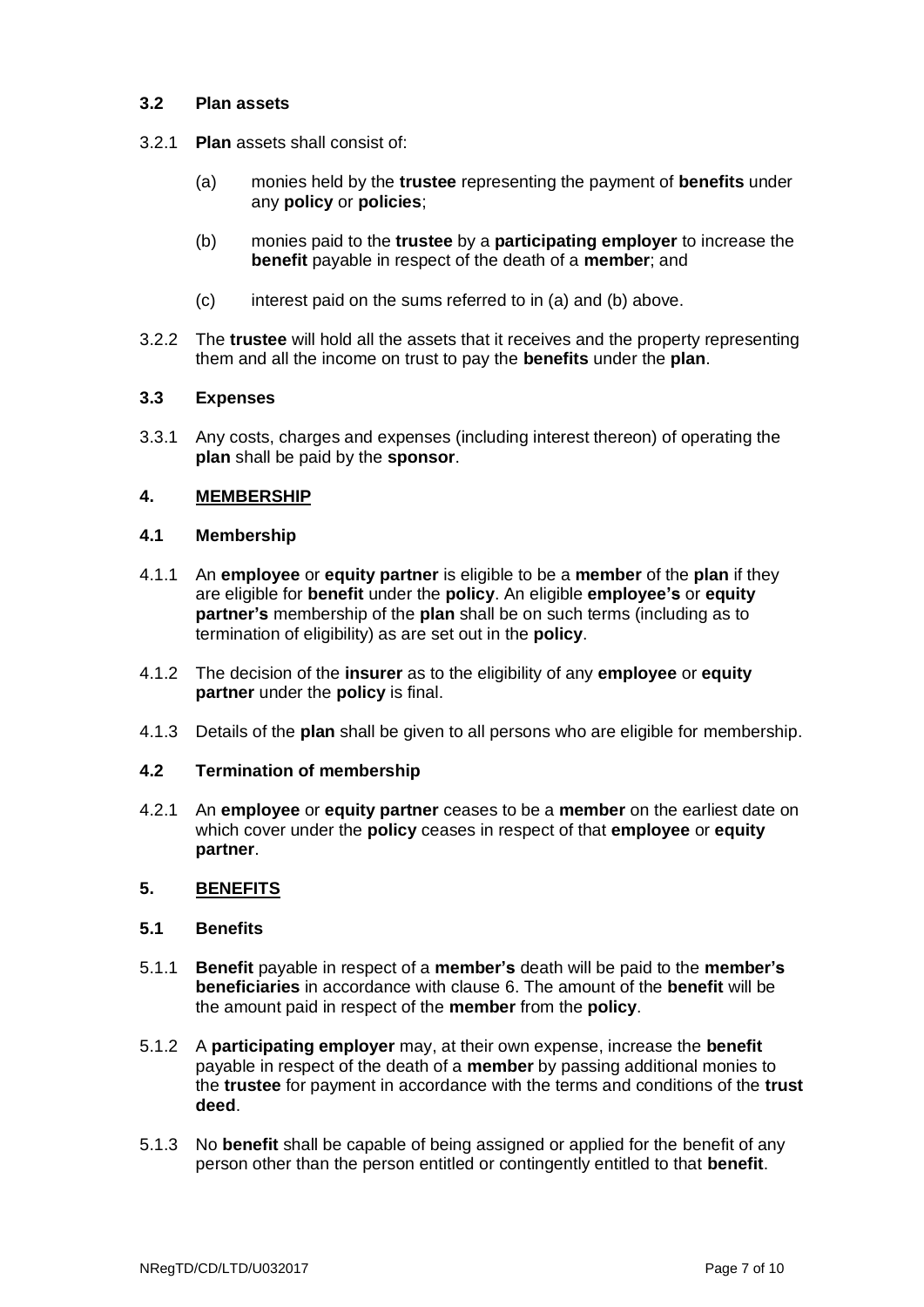### **5.2 Incapacity and minority**

- 5.2.1 If in the opinion of the **trustee**, the individual due to receive a **benefit** is incapable of acting by reason of illness, mental disorder, minority or otherwise the **trustee** may retain any money due to that individual for any period and then pay it to that individual or to their estate or to any other person who is or appears to the **trustee** to be responsible for their care.
- 5.2.2 The **trustee** shall not be obliged to attempt to determine whether any person has a legal right to be responsible for the care of the individual due to receive the **benefit** and the receipt of any **benefit** by such person will be a complete discharge to the **trustee**.

### **5.3 Taxation**

5.3.1 The **trustee** may deduct from any **benefit** any tax for which they may be liable in respect of such **benefit**. Where the **trustee** is liable to tax or any other fiscal imposition in respect of any **benefit** under the **plan**, the **trustee** may apply the **benefit** in whole or in part in the payment of such liability (including any interest due) and deduct the amount so paid from the **benefit**, or postpone payment of the **benefit** until the liability has been met or provision satisfactory to the **trustee** made for its discharge.

#### **6. LUMP SUM BENEFIT TRUST**

- 6.1 **Benefit** payable under the **plan** shall be held by the **trustee** on the trusts of the **plan** with power to pay it in such shares (and by one payment or a series of two or more payments) as the **trustee** in its sole discretion shall decide to any or all of the **member's beneficiaries**.
- 6.2 The **trustee** shall ensure such money held on trust is held in cash in the account the **trustee** maintains with a **deposit taker** to hold money belonging to the **plan**. Interest accrued on the **benefit** may be paid to the **member's beneficiary** or **beneficiaries** if the **trustee** so decides or otherwise retained for the general purposes of the **plan**.
- 6.3 To the extent (if any) the **benefit** has not been paid in accordance with clause 6.1 above within 23 months of the date that the **trustee** is notified of the **member's** death (or any earlier date they could reasonably have been expected to know of the **member's** death) the **trustee** shall pay any balance to such charity or charities as the **trustee** chooses.
- 6.4 The **trustee** shall take reasonable steps to establish the identity of, but is not obliged to identify all, potential **beneficiaries** of a **benefit** or the legal right of the **beneficiary** to receive the **benefit** and shall be entitled to rely upon information provided by the appropriate **participating employer** if it so decides.
- 6.5 The **trustee** may exercise its power under this clause by transferring or paying the **benefit** (or any part of it) to trustees to hold on revocable or irrevocable trust (including discretionary trust) for any one or more of the **member's beneficiaries** as it shall decide. The **trustee** shall have the power to appoint or remove a trustee or trustees to such trust as it shall decide and may provide for the payment of the appointee.
- 6.6 Any expenses or costs incurred in the establishment of a separate trust in connection with any payment under clause 6.5, may be deducted from the **benefit** if the **trustee** so decides.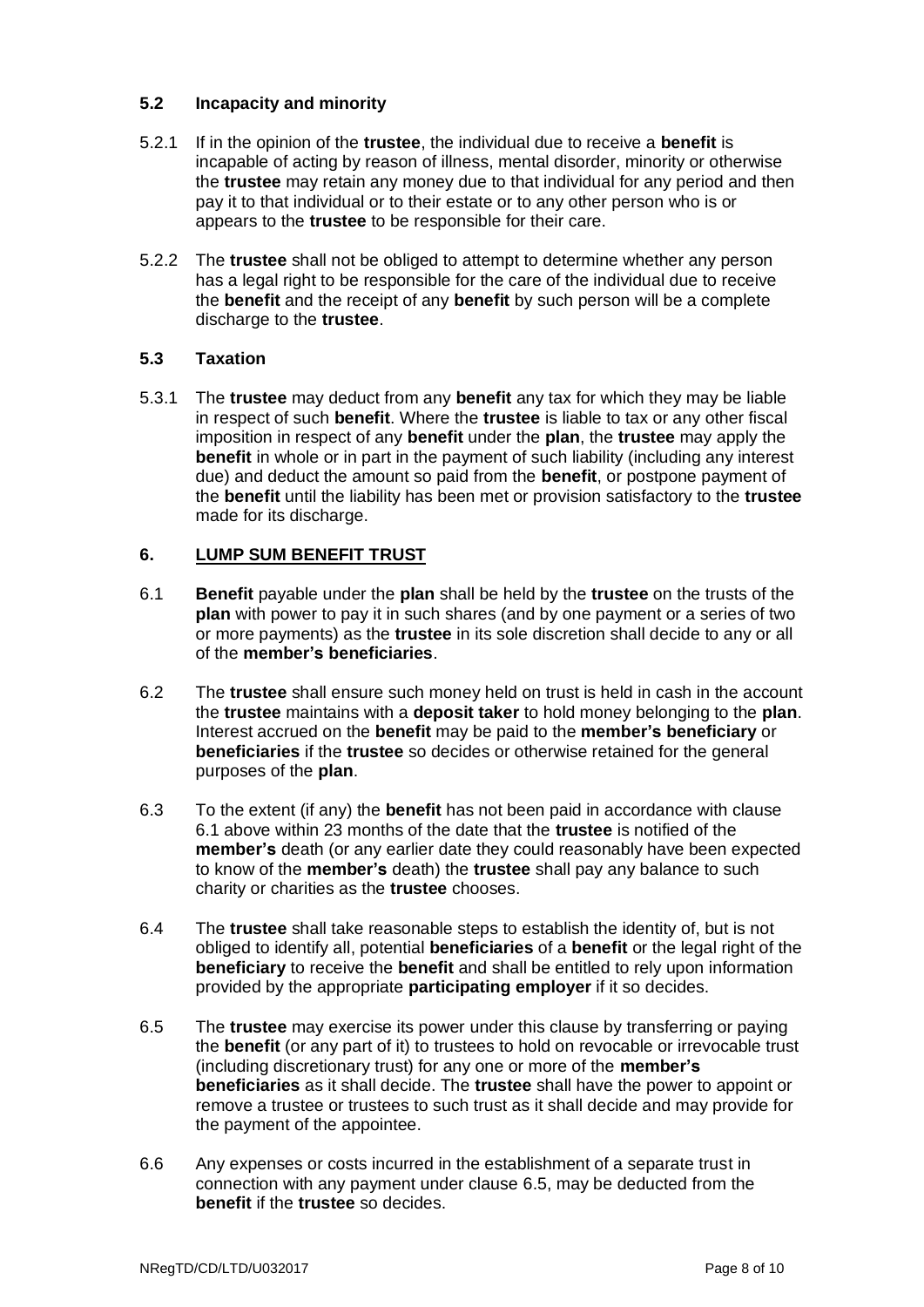### **7. PARTICIPATION OF EMPLOYERS**

## **7.1 Participation of employers**

7.1.1 The **sponsor** may admit any company, firm or person to participation in the **plan** as a **participating employer** provided that they are covered by a **policy** and all other companies, firms or persons covered by the **policy** also participate in the **plan**. The **participating employer** must enter into a deed of participation agreeing to be bound by the **trust deed**. Participation will take effect on the date agreed by the **sponsor**.

## **7.2 Employer ceasing to participate**

- 7.2.1 A **participating employer** shall cease to participate in the **plan** on the date their cover under a **policy** is terminated.
- 7.2.2 The **sponsor** shall at any time have the right to terminate a **participating employer's** participation in the **plan** provided that:
	- (a) termination shall not have retrospective effect; and
	- (b) one months' prior written notice must be given to the **participating employer**.

## **7.3 Obligations of participating employers**

- 7.3.1 Each of the **participating employers** agrees to be bound by the provisions of the **trust deed** and the provisions of the **policy** and to comply with all the conditions of the **policy** that apply to the **participating employer**.
- 7.3.2 Nothing in the **trust deed** or the **policy** restricts the right of a **participating employer** to terminate the employment of any of its **employees** who is a **member**.

## **8. SUBSTITUTION OF SPONSOR**

- 8.1 Subject to the consent of the **sponsor** at the time (unless it has been dissolved) any company, firm or person may become the **plan's sponsor** (the new **sponsor**) provided that they execute a deed of substitution in favour of the **trustee** (whose agreement shall not be required) under which they assume the responsibilities of the **sponsor** under the **plan** and agree to observe and perform the provisions of the **plan** applicable to them as the **sponsor**.
- 8.2 From a date that the **sponsor** and the new **sponsor** agree, the **sponsor** shall be released from all obligations in relation to the **plan** and all other provisions of the **plan** shall take effect as if the new **sponsor** had originally been and is the **sponsor**.

## **9. AMENDMENT**

- 9.1 The **sponsor** may without prior notice to the **members** add to, delete or alter the terms of the **trust deed** (and any subsequent deed). Any alteration shall be effected in writing by the **sponsor** and may have retrospective or prospective effect and shall be notified in writing to the **trustee**.
- 9.2 The **sponsor** shall notify the other **participating employers** in writing where, in the reasonable opinion of the **sponsor**, such alteration materially affects the other **participating employers'** participation in the **plan**.